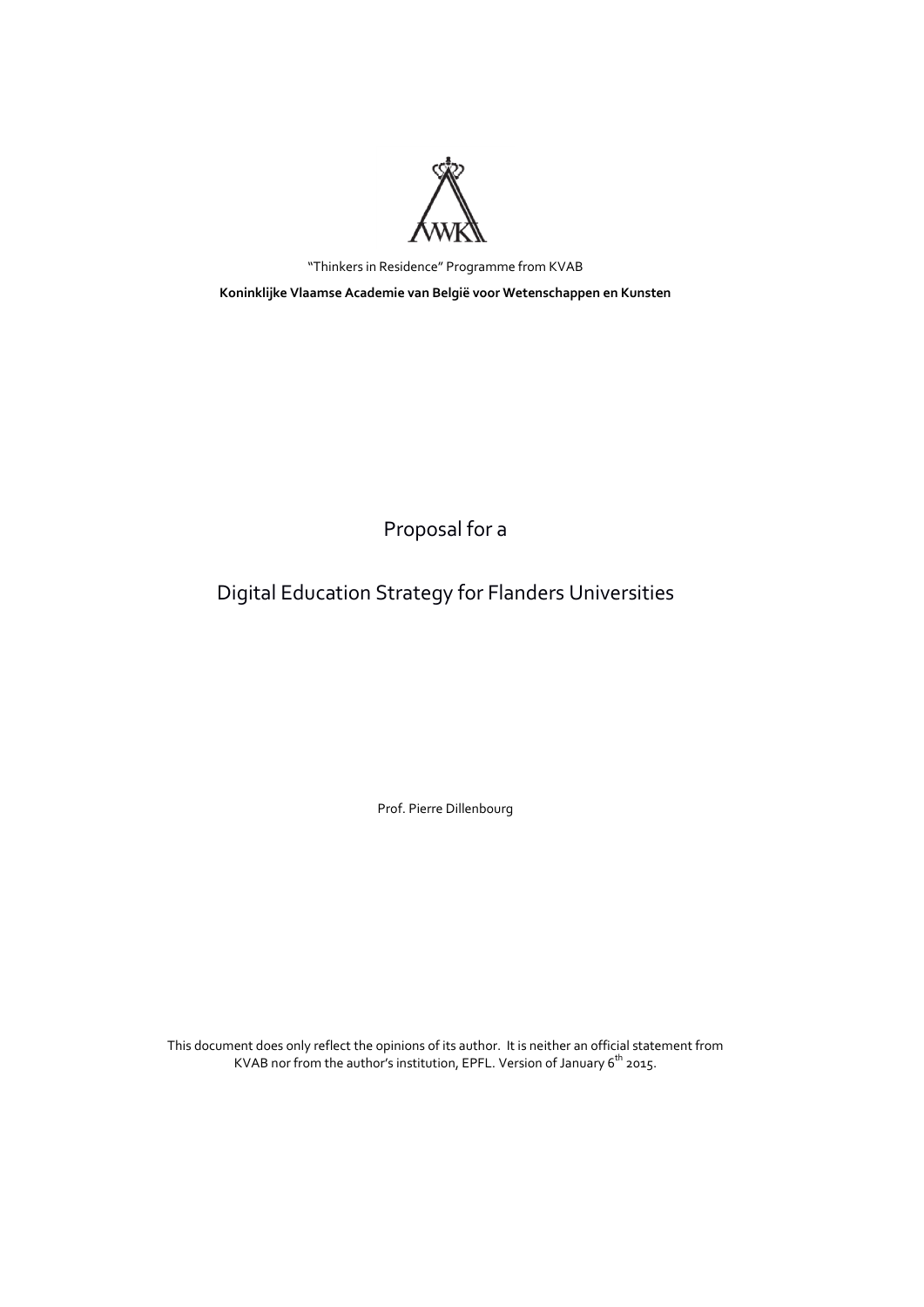# 1. Academic tectonics

Many authors have described the sudden rise of MOOCs through the metaphor of a tsunami. I dislike this metaphor since tsunamis are destructive, but it conveys the force of the phenomenon, as well as the fears it triggers. Tsunamis, earthquakes and volcanoes eruptions are the visible scars of the deeper but invisible movement of tectonic plates. This applies to academia. The question is not whether Flemish universities should or should not produce MOOCs or how much technologies could enrich blended education. There is a slower, deeper more fundamental movement, namely, the evolution of universities in the digital era. Universities have already become digital entities but have not yet adapted their strategies to this reality. Online or blended education is only a facet of this evolution.

Universities have become digital entities because both science and society themselves have become digital. From astronomy to sociology, from theology to urbanism, today's science handles large digital datasets, captured in and stored by digital devices and from which we produce publications as digital documents. Lab instruments and notebooks, sensors used in field studies and scientific models are digital. Even the ethnographer who records video interviews in Amazonia and analyzes them with video analysis software lives in this digital space. As data became shareable, science reached an unprecedented scale, as for instance with the human genome. Society became data-centric: each individual has a digital shadow, the traces produced by his credit card, his phone or the videos that others took of them. For the worst and for the best, our world is digital.

This digital world nonetheless remains physical. The fact that we download music does not prevent us to attend concerts. Billions of books are printed on paper despite the fact that they are digital objects. Humans are animals with physical needs living in a physical world. University campuses still have lecture rooms, labs, cafeteria and sport facilities. Digital does not mean virtual. The digital world does not replace the physical space. Universities are made of two interwoven realms, the physical and the digital space. Campuses are both physical artifacts and digital entities, as robots or 3D-printed objects are.

This report invites university members to rethink their campus – and hence the education they provide - as digital entities. This invitation can be turned into a set of questions. How could the digital data available (or to be collected) enhance university functions, teaching and research? How can these analytics enhance decision-making at all levels of management, from the lab to the chancellor's office? Are the measurements that students produce in lab activities available in such a way that the teacher may include them in his next lecture (workflow)? If a student found the course X very interesting, could (s)he be informed that "75% of the students who appreciated course X also appreciated course Y" (social navigation)? Can a student select three successful alumni and ask the system to elaborate a curriculum based on their university path (recommendation systems)? Could a university predict the success rate of students based on their degree of participation in a broad set of activities, ranging from sport activities or online discussion forums (machine learning)? Instead of partitioning professors into rigid structures, such as institutes or schools, could university structures emerge from digital data: units could gather scholars who published in the same journals or conferences and change every few years (social network analysis). Can the train schedule be adapted by knowing when each student currently on campus ends his campus day? These examples illustrate that that the impact of the digital revolution on universities is much deeper than producing online or blended courses. Even if this report focuses on the highly visible phenomenon of MOOCs, the invisible transformation of universities is more fundamental.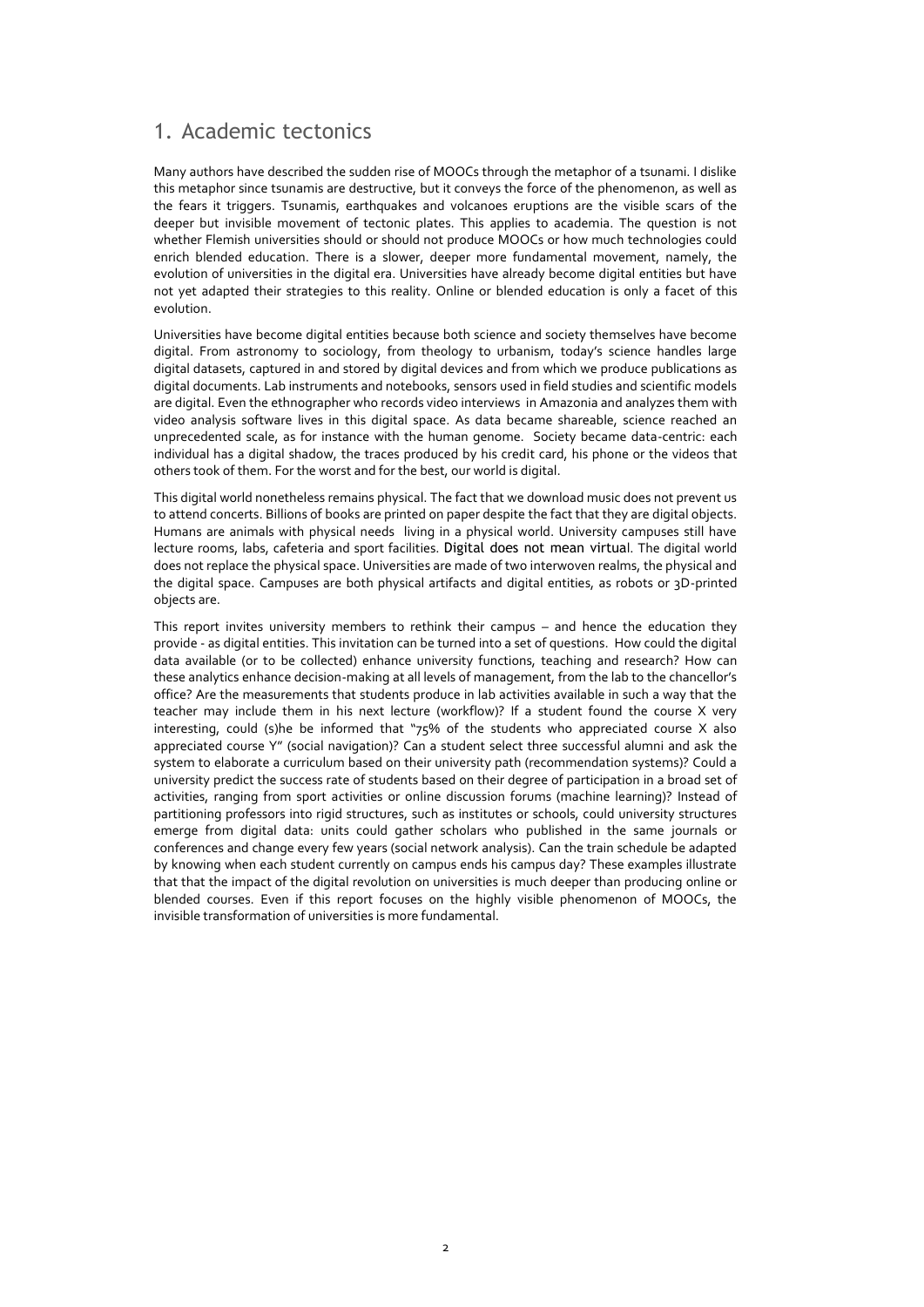# 2. Observations

During this year, we – Diana Laurillard and/or me –visited all Flemish universities and UCL. We also had frequent interactions with the KVAB "Blended Learning" experts group, consisting of experts and stakeholders from universities, government bodies, industry and a student association. Our goal was not to elaborate a systematic survey rather we collected informal observations that influenced my recommendations (Section 3).

- (1) Learning technologies are commonplace in Flemish campuses. Blended learning ranges from the storage of slides to innovative pedagogical projects. The density of technology usage varies across universities and within universities. There remain – of course- ample opportunities to further enrich blended education, but, in a nutshell, Flemish universities already integrate learning technologies in their teaching. Continuing to improve blended learning is a valuable goal and this goal should be on the Universities agenda. However, this incremental process may not have a transformative effect. This is why I propose a more tangible shift towards MOOCs.
- (2) Up to now, MOOCs are not a priority on the agenda of Flemish universities. They have been discussed and some projects do exist, but without a strong commitment from the University leaders. In the management echelon of universities, many experts view MOOCs as a non-novelty, embellished by some hype, while some non-experts view them as a threat for campuses. Many universities face this dual culture, risk taking in research but risk aversive in education.
- (3) Flemish universities have on their payroll the pedagogical and technical expertise required for a MOOC initiative. In some cases, the technical and pedagogical expertise is distributed among several units, such as the 'e-Learning Center' and the 'teaching & learning center'. In some universities, there is both a unit that provides services to the university staff and some labs conducting research on learning technologies. These teams know each other and they do interact with each other, but more collaboration could create great opportunities.
- (4) Flemish universities invest a significant amount of funding in blended education. This funding takes various forms: grants for innovation in teaching, staff and licenses for the Learning Management System (LMS), etc. This funding is not fully available for launching a MOOC initiative, but, with some flexibility, it could be partly re-purposed, as explained later on.
- (5) There exist points of collaboration between Flemish universities regarding learning technologies. Various bodies, committees and institutions (e.g. KVAB) created working groups or produced whitepapers on learning technologies. Unfortunately, the expertise and responsibilities seem to be spread over many actors: Flanders probably misses an entity that could act as the main reference for learning technologies. Creating such an entity already was already a recommendation from KVAB in 2001
- (6) The integration of the former 'hogescholen' into the university system has introduced a certain complexity in terms of geographical dispersion, the number of students, diversity of degrees, etc. My intuition is that these complex multidimensional campuses should not be managed in the same way as traditional campuses, but build upon the digital thinking presented in the introduction.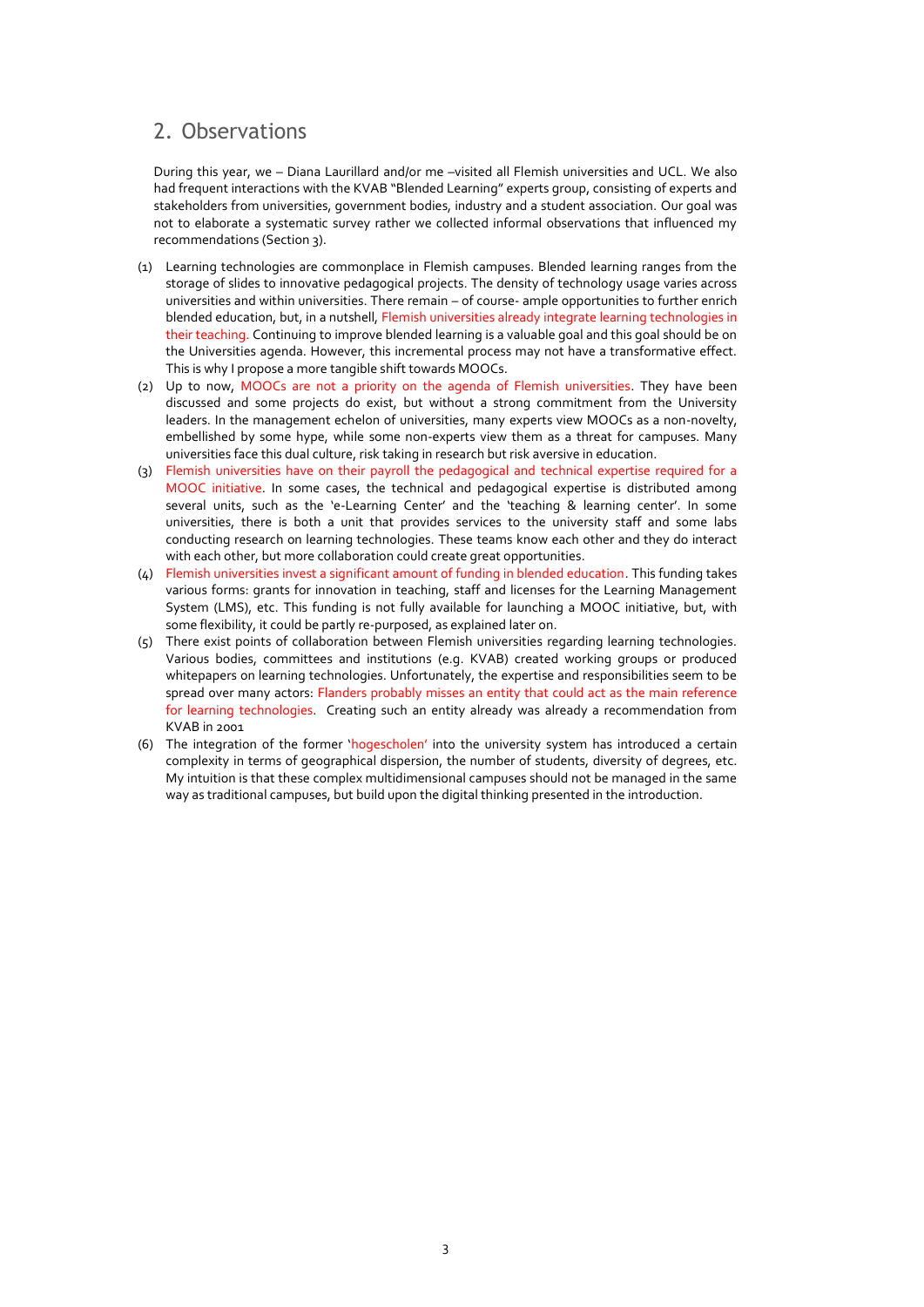# 3. Why? 16 reasons for doing MOOCs

I see 16 reasons to start producing MOOCs. I structured them into 4 clusters.

Cluster 1: "Like it or not, it is happening."

- [Point 1] It is already there! From the data I obtained from Coursera and EdX, I estimated<sup>1</sup> that about 50'000 persons have taken a MOOC in Belgium in 2 years. Citizens and students pick on the web anything they consider useful, including MOOCs, without asking anyone for the authorization to do so.
- [Point 2] *Universities are losing control.* On the one hand, they lose control of who enters their digital teaching space. Participants join MOOCs, from teenagers to old ladies, without any control of pre-requisites. Employees in companies take MOOCs without asking their HR manager. On the other hand, what students learn is not restricted to what their university provides them. In lecture theatres, some students google their teacher's claims in order to verify them, others search YouTube for better explanations, etc. Students are no longer the prisoner of the professor assigned to them but may follow the MOOC of his colleagues.
- [Point 3] *Universities are losing their semi-monopoly*. Citizens and students take whatever is useful and credible. Many engineers have already taken expensive training courses such as those for a "Cisco certified engineer". There is a growing diversity of actors who offer training, such as sport associations, NGOs, religious bodies, etc. To remain on the map, universities have to rethink what differentiates them from other training providers.
- [Point 4] *There is no way back.* Nowadays, most university students take for granted that the teaching material (slides, examples, demos,…) is available on-line. Some students spontaneously record lectures when a friend is absent. Video has become an everyday substance: citizens record videos in any public event; they produce videos for wedding or parties, they ski or cycle with a camera on their body, etc. I expect that, very soon, our students will complain if the videos of a course are not available somewhere. The current format of MOOCs may disappear, but the ubiquity of videos -in diverse forms- is only in its infancy. Video has become an everyday substance.

*Story.* DuoLinguo is a language learning platform that attracted 38 millions participants in two years. It proposes simple language learning activities. Access is being entirely free. What is striking is their financial model, which breaks away from any academic idea. The company uses crowdsourcing to translate into many languages the texts produced by other companies, such as CNN: the learners receive sentences to translate, beginners translating simple sentences and advanced students translating more complex ones. The quality of their translation can be checked since several thousands of them may be translating the same sentence. Using crowdsourcing to finance education maybe shocking from a Humboldt perspective, but this approach illustrates how far digital education may be different from the way we think our university teaching.

 $\overline{a}$ 

<sup>&</sup>lt;sup>1</sup> Estimation made in April 2014.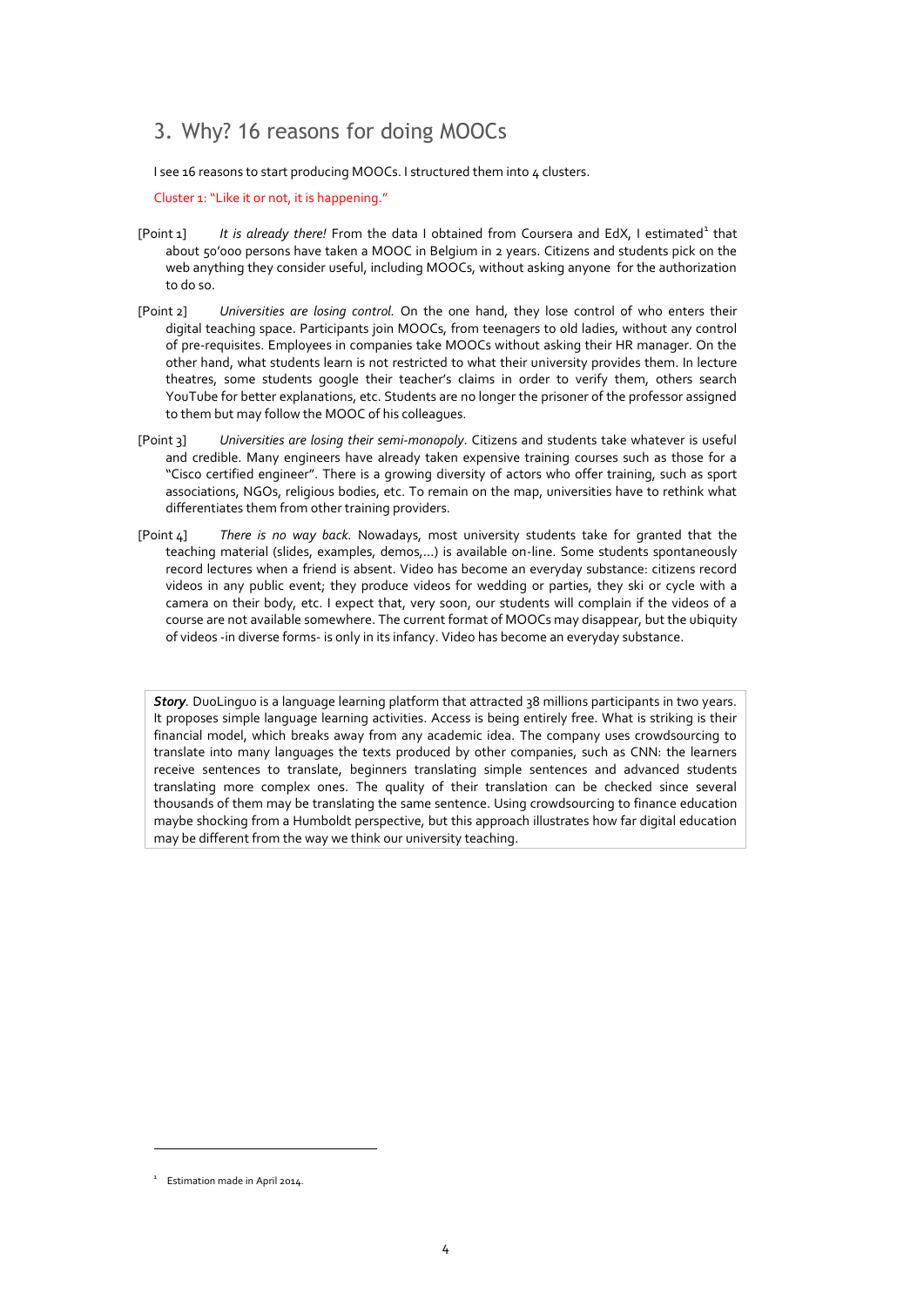#### Cluster 2: "Better be an actor than a spectator!"

- [Point 5] *MOOCs tickle the academic landscape*. In the US, the rise of MOOCs cannot be disassociated from the financial crisis of universities and from the huge debt that students accumulate during their studies. In Europe, MOOCs tickle the relationship between universities. On the one hand, they increase competition between universities by letting universities "fish" on remote territories. On the other hand, they facilitate collaboration between universities that can more easily than before build joint curricula.
- [Point 6] *MOOCs may kill small universities*. MOOCs re-activate the debate between large and small universities, between research universities and teaching universities, etc. This question is not bound to MOOCs, but some scholars argue that small universities might disappear since successful MOOCs originate mostly from top universities. In contrast, small universities might benefit from MOOCs by giving a professor a worldwide visibility that he could not otherwise get from the reputation of his or her university. I don't know which of these two predictions is correct and how the European academic landscape will evolve in the next decade, but I am convinced that MOOCs will be one of the main factors of this evolution.
- [Point 7] *Risk is an academic duty.* The previous point acknowledges that MOOCs constitute some risk for academia. Risks concern the financial impact of MOOC but also data privacy and intellectual property, etc. It is legitimate to estimate these risks before deciding to engage or not in MOOCs. However, the future is not foreseeable: the MOOCs of tomorrow do not exist; they will be what universities collectively invent. If universities are not willing to take some risks, who else? University professors have a culture of risk taking in their research – writing ambitious research proposals with goals they are not sure to reach. Unfortunately, this culture does not expand to their teaching. It is time to upgrade education to the same level of entrepreneurship as research and MOOCs somehow contribute to this cultural change.
- [Point 8] *The corporate world is going for MOOCs.* Corporate actors are very aware of the disruptive power of MOOCs, in terms of competition between actors but also internally. Moreover, MOOCs tickle the traditional organization of corporate training. For instance, if the employees following a MOOC on management are asked to provide examples of corporate silos, their homework provide the company management with highly valuable feedback on what is happening in the company. If a worker is invited to record a video of his excellent practice, this MOOC is not only a training resource but also a valorization tool for this worker. If a MOOC is designed for the company's customers, should it be produced by the training department or by the customer services unit? MOOCs bypass the usual perimeter of corporate training and yet many companies are exploring their potential.

*Stories.* A Scandinavian university invited its students who registered to the local course in SCALA, a programming language, to register instead to a MOOC given by an EPFL professor, Martin Odersky, who invented SCALA. Another university is currently negotiating with EPFL to buy two MOOCs and translate them in their national language for their own students. This is happening today. Academia may not like these tectonic movements but I am I don't see any way to stop them.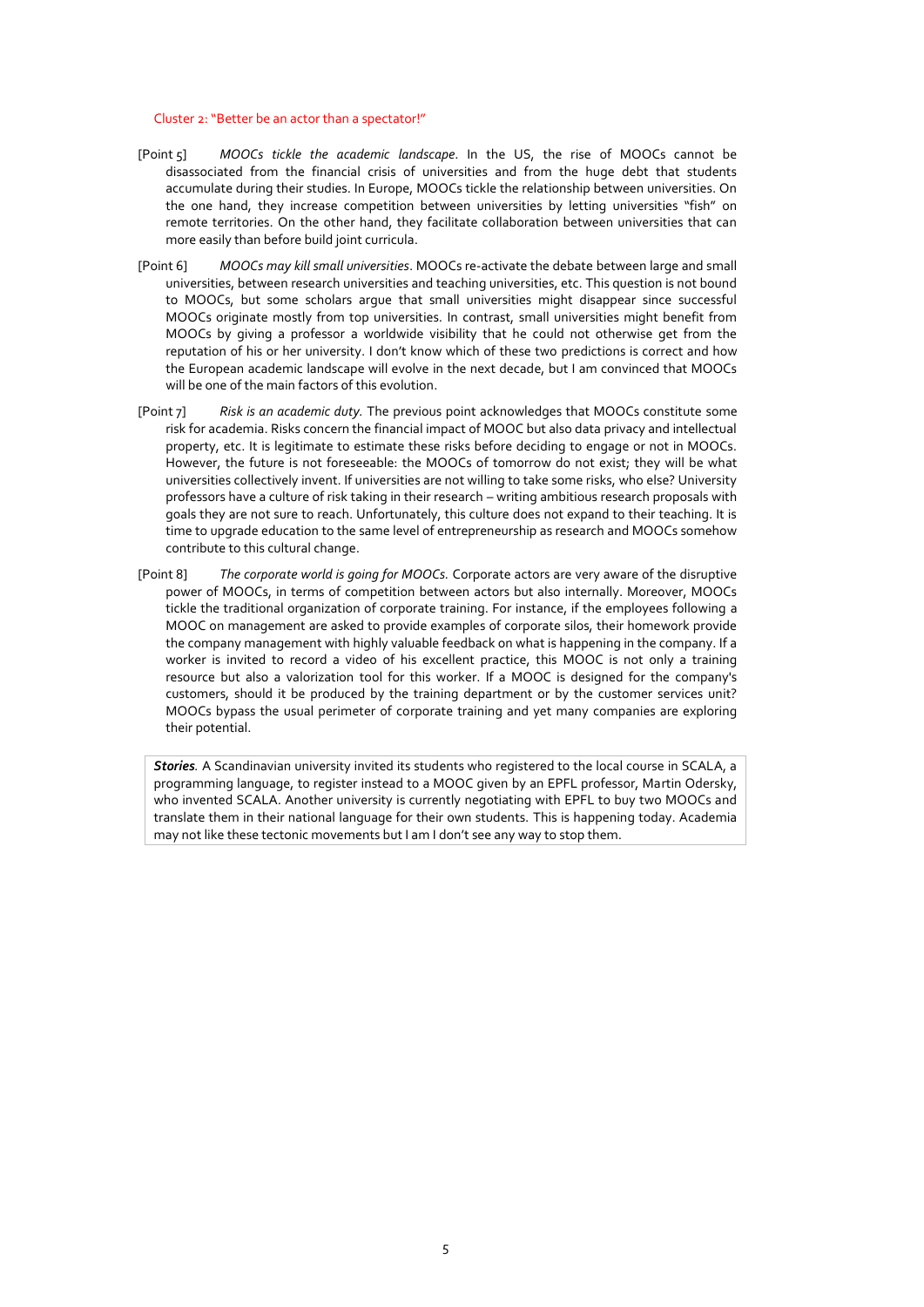#### Cluster 3: "The current situation of universities is far from perfect, anyway!"

- [Point 9] *University pedagogy is not very effective.* Lecturing is an effective method from the teacher's viewpoint, since the teacher may deliver a large amount of content in a limited time. It is less effective from a learner's viewpoint: learning is the side effect of processing information and listening requires a shallow processing of information. Eventually, students do learn because they engage in deeper processing outside lectures: they write summaries, they explain to each other, they do exercises, etc. Moreover, the exercise sessions -which are central to engineer training- are also not very effective. Very often, students come unprepared and expect the teaching assistant to carry out most of the work. In both cases, tradition is not always synonymous with effectiveness. Some universities are radically engaged in reforms such as problem-based learning. MOOCs allow universities to explore various forms of pedagogy around the notion of a "flipped class": the registered students watch the lectures at home or anywhere and come on campus for richer activities with the teachers.
- [Point 10] *The academic system is not as useful for the society as it could be.* The way students enter and leave universities is not optimal. In some disciplines, too many students enter university to get degrees that will not provide them with a job. In other domains, namely engineering and sciences, universities do not deliver the number of degrees that the economy needs. In all disciplines, many students fail the first academic year. This failure rate represents a huge waste of money for an educational system. After their studies, many students get jobs for which they have not been trained because curricula evolve more slowly than the market. I am not claiming that MOOCs will solve all these problems, but merely pointing out the space for improving current practice and systems.
- [Point 11] *Teaching is not valuable for an academic career.* It is a common place to notice that research performance is the key factor for academic promotion. For many professors, teaching is more a duty than a priority. The professor is usually alone in a lecture theatre, teaching being almost a private activity. MOOCS make teaching public. This generates a stress for professors when they record their MOOC: any mistake will be publicly visible. However, this visibility is improving the academic status of teaching. It becomes a higher stake activity.
- [Point 12] *Do tax payers understand academia*? Europe has the unique chance of publicly funded universities. However, this public funding is constantly threatened by the weaknesses of national economies. How many taxpayers perceive campuses as nice environments for privileged people rather than as an economic priority? Universities should make their contribution to society more visible. I am not talking here about the creation of start-ups or about collaborations with Flemish companies, even though these could be critical aspects of the MOOC strategy, but about training citizens concerning societal issues and providing lifelong learning to all Flemish citizens.

*Story.* My university, EPFL, has launched two successful introductory programming MOOCs, respectively in JAVA and C++. Teachers reported that, during exercises sessions, students would often ask questions on topics that they had just been taught in the precedent lecture. Their observations – not yet confirmed by robust empirical evidence- is that students who have watched the MOOC at home seem to be better prepared for the exercise sessions. Given the importance of the exercise sessions on the skills of our graduates, if the only benefit of MOOCs was to make exercise sessions more productive, this single effect would still justify the energy we invested in our MOOC initiative*.*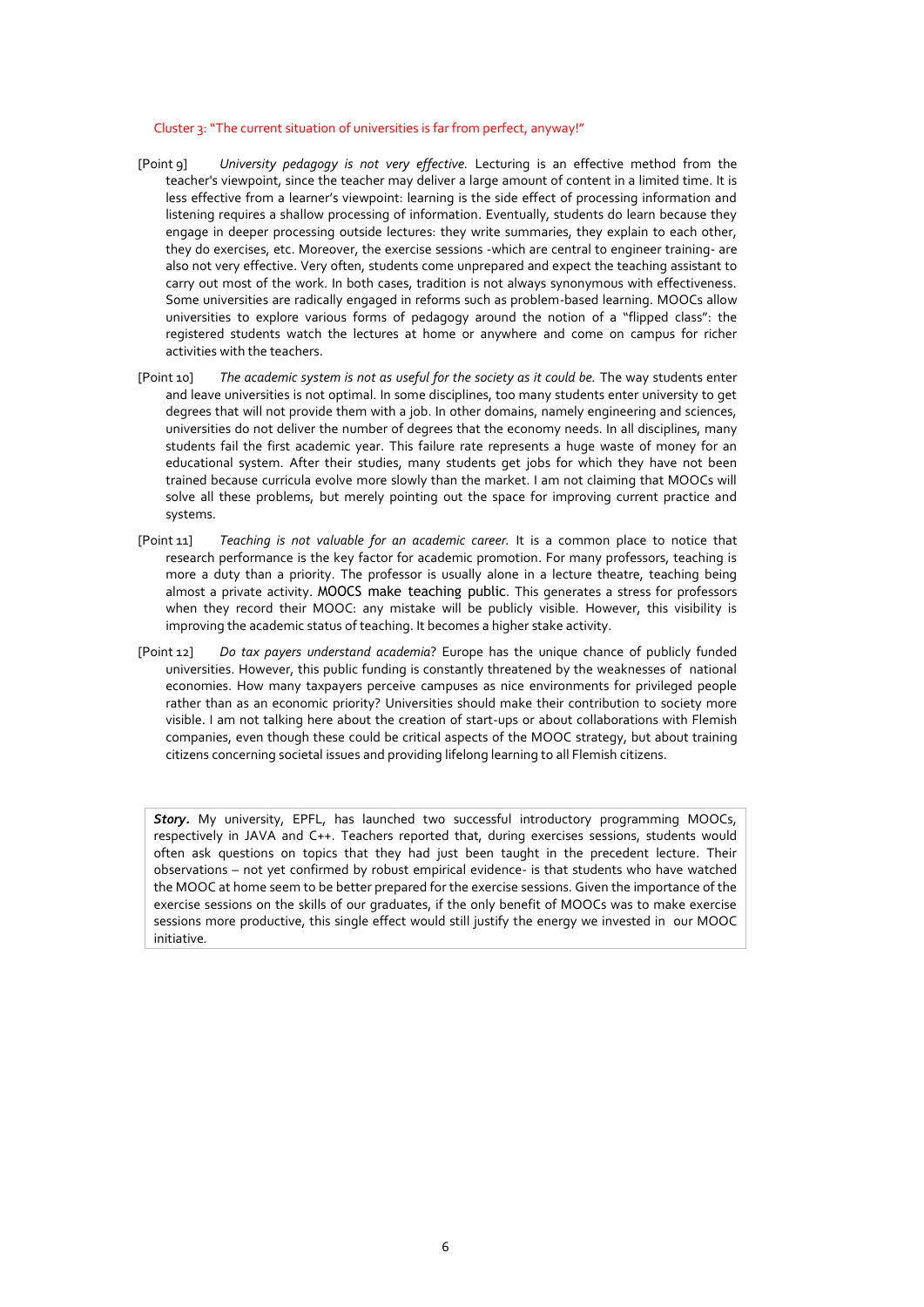#### Cluster 4: "MOOC create new opportunities"

- [Point 13] *Scale is an opportunity*. The scale the number of students- is perceived as a great opportunity in terms of opening access to education, but also at times as an impediment to pedagogical effectiveness. Some learning activities scale well: how much John learns from watching a video or from answering quizzes will be the same whether there are 10 or 10'000 other students watching the same video. In contrast, some learning activities, manageable with small classes, do not scale up easily, for instance group discussions or solving ill-defined problems. At the same time, scale enables new approaches inspired by crowdsourcing. For instance, the peer grading mechanisms implemented in MOOCs provide some anonymity on a large scale. The pedagogical future of MOOCs is to invent new pedagogical methods that benefit from the new scale of education.
- [Point 14] *Bologna is an asset.* So far, MOOC certificates are not accepted as equivalent to ECTS credits in most European universities. One reason is the rate of plagiarism in students' work. However, techniques for online-proctored exams are rapidly improving. Sooner or later, on-line tests will be as reliable or even more reliable than on-campus exams. When this will be the case, Europe will have a unique opportunity to build the largest educational ecosystem, since it has already the currency for sharing courses, the ECTS credits, as well as the basis for collaboration, the Bologna treaty.
- [Point 15] *MOOCs can boost educational research*. MOOCs expand the methodology of educational research. The empirical methods used for many years on education research can now be applied at large scale by MOOC platforms (A/B testing). The massive accumulation of learning traces can feed machine learning algorithms. Learning analytics brings education to the era of large-scale inductive science that is already shaping many other sciences. The movement of 'open analytics', i.e. sharing empirical data across labs worldwide, mimics the phenomena that boosted other sciences one decade ago. In the future, educational research should not be only conducted by educational scientists, but by any scholar involved in education.
- [Point 16] *Visibility*. I deliberately left this point as the last one, because it has been overemphasized. Nonetheless, like it or not, universities compete for the best teachers and the best students. Universities and individual professors are concerned by various indices of visibility such as their number of citations, rankings, H-factor, etc. MOOCs participate in this measure of worldwide visibility and I expect them to be soon integrated in international university rankings. If this was the only reason to do MOOCs, it would not justify the effort. But, this visibility is a positive side-effect of MOOC efforts.

*Story.* How do you teach a course on Venice? Typically, a history teacher would show traces, pictures, movies and maybe bring students to Venice. EPFL is working on digital environment called the "Venice Time Machine": Venice was a bureaucratic city that recorded in huge manuscripts all construction works, the contents and passengers of all boats entering or leaving the city, etc. The project aims to scan the kilometres of archives using tomography (manuscripts cannot be manipulated by automatic scanners) and thereby to offer to students a unique environment to navigate through the history of the city of Doges.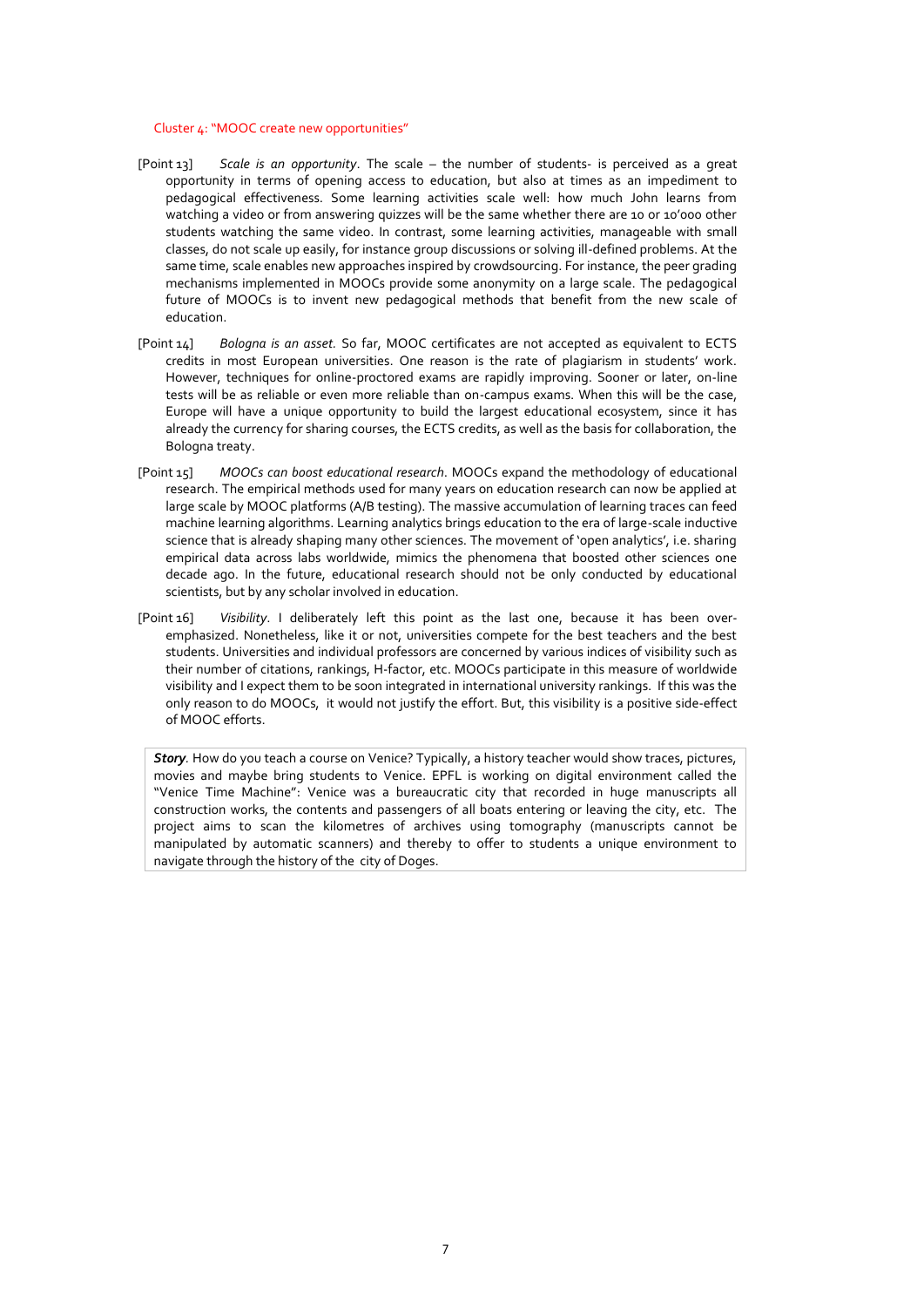# 4. What? 8 project proposals

The previous section provided reasons to engage into the production of MOOCs. However, if Flanders universities would simply start producing a few MOOCs in 2015, this would not generate the same visibility as for those who started in 2012. Therefore, I recommend instead launching an ambitious initiative that positions Flemish universities as front-runners in digital education. The term "ambitious" may refer to various challenging goals. I describe some of them hereafter, among which universities could pick local priorities or the government could identify Flanders priorities.

# 1. Create a brand associated to a positive learning experience

I recommend Flemish initiatives to strive for courses and degrees that have a higher quality than average MOOCs, creating some kind of "brand" for digital education. The quality of a MOOC is often estimated by the quality of the contents presented and, to a lower extent, by the sound and image quality of the video. I expect that MOOCs will converge to a certain quality standards in terms of video: MOOCs that are below the standard won't attract students, but the investment to produce higher video quality will not necessarily generate more participation or better learning. Instead, I hypothesize that other elements will create a difference from other MOOCs, namely the quality of activities (e.g. using a high-fidelity simulation), the social dynamics among learners and the individual support to participants (coaching, personalized feedback,…). The report produced by the other member of the Thinkers-in-Residence program, Diana Laurillard, proposes methods for high quality digital education. Altogether, MOOCs will be valuable if they provide participants with a positive learning experience. This brand can be associated with one specific university or to the Flanders academic system in general.

# 2. Improve the transition to university

I do not believe that MOOCs are the magic response to all academic problems, but a MOOC strategy is more robust if it addresses problems than if it relies only on the mythic notion of innovation. The energy invested in digital education should be devoted to the problems of the academic system such as failure rates in the first year, the lack of students in some curricula (e.g. engineering) and the mass of students in other curricula (e.g. psychology). I recommend that Flemish universities could collaborate to prepare 10 MOOCs, i.e. 2 MOOCs in each university. The first 5 MOOCs would address university pre-requisites in mathematics, physics, biology, chemistry and computer science. The next 5 MOOCs will cover the content of the first university years in the same domains. They would be integrated with on-campus exercises sessions in order to increase their effectiveness.

### 3. Improve the effectiveness of on-campus exercises and lab sessions

Exercises sessions and lab activities are critical components when training engineers and scientists. Yet, they are often criticized by students as being poorly related to theory presented during the lectures. In addition, students tend to behave passively during exercises: many come in order to get the solution instead of trying to solve the problem on their own. MOOCs offer solutions to make these on-campus activities more productive. EPFL experience seems to indicate that students tend to come better prepared to exercise sessions, having digested the theory. For labs, two types of MOOC could be developed. "Lab Debriefing" MOOCs: the data collected in a physical lab can be stored in a database that feeds the next MOOC activities, where the teacher explains what the students are supposed to have learned. "Lab Passport": in many universities, students and new staff are required to follow short specific courses before using scientific equipment, e.g. how to operate safely a laser, how to sterilize containers, etc. These courses have to be repeated many times every year, which justifies a MOOC. Moreover, since equipment is rather similar across universities, these MOOCs could be developed collaboratively.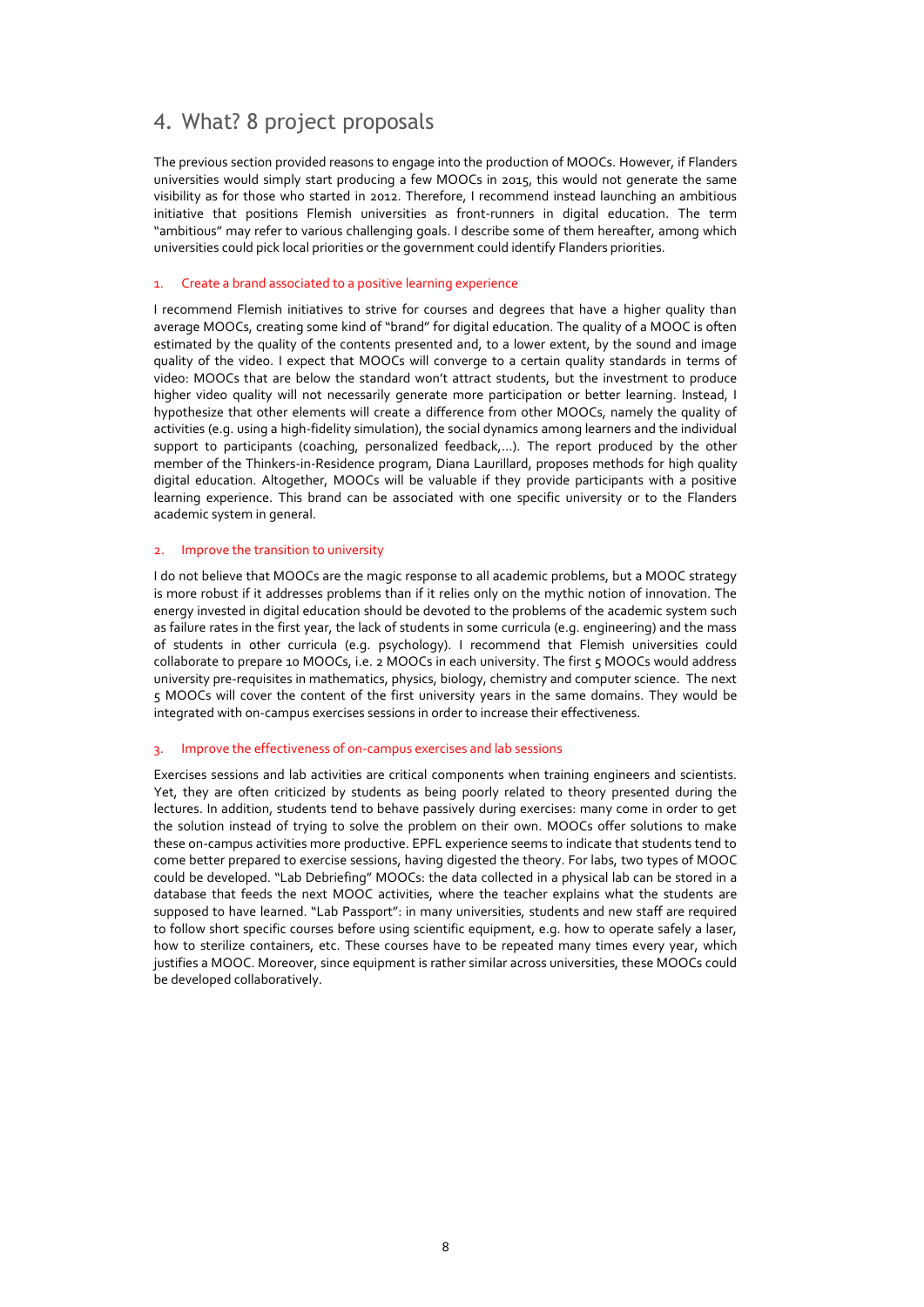#### Increases academic agility

The stability of academic curricula creates cultural references: employers know more or less what they can expect from a civil engineer or an art historian. I do not suggest to abandon these core curricula but propose, in addition, to create smaller curricula that can be elaborated rapidly according to the evolution of the market. These can be certificates at the masters level on topics such as a mobile computing, medical sensing, counter-terrorism, racism, flying robotics, etc. The notion of "agility" refers to the time and energy needed to build these new certificates. To fasten the design and launch of new curricula, I recommend (1) a "fast track" process (not going through the usually slow curriculum revision processes), (2) to involve researchers, namely postdocs, in content production, (3) to collaborate with other universities. Typically, these small curricula correspond to the mission of continuing education assigned to universities. They are expected to generate revenues. They can be conducted in a blended way, e.g. ending by a residential seminar, especially for the MOOCs conducted in Flemish.

#### 5. Reduce unemployment

Despite the fact that unemployment is low in Flanders, I recommend the Flemish government to fund a MOOC-program focusing on employability. This initiative would first develop mechanisms for detecting training needs among SMEs, by monitoring social networks and analysing the questions raised in MOOCs. While large companies often have a corporate training strategy, this is often not the case for SMEs. Second, the initiative would elaborate rapidly some online nano-curricula focused on these specific needs, as explained in the previous point. I would recommend Flemish universities to involve the former "hoogscholen" in this mission.

#### 6. Involve citizens

The citizens who are or have been at University represents only a small fraction of the Flanders population, i.e. of the tax payers. In times where public funding of Universities is facing the need to reduce national debts, I recommend Flemish universities to make their usefulness to the society more visible, namely to make knowledge available to Flanders citizens in **a non-academic format**. This can probably be done in collaboration with other media (e.g. VRT). In the key public debates such as the changes in energy production or immigration, there is no such thing as an "objective viewpoint". Nonetheless, a rigorous and scientific approach, based on empirical evidence, would certainly contribute in a positive way and, in return, discard the image of university campuses as places for privileged people.

#### 7. Build Alumni Networks

European universities have only recently started to develop alumni networks, which are critical in the funding of American universities. One way to maintain relationship with alumni is to offer lifelong services such as a permanent email address or MOOCs that refresh on a 5 yearly basis the knowledge they acquired during their university studies. As suggested by G. Vandeperre, this offer would be like a "diploma with a service contract".

### 8. Contribute to teacher training

Many high school teachers have left university many years ago, while their scientific domains, such as biology, continues to evolve rapidly. Universities should provide a regular refresh of their domain expertise. This could be developed as collaborative MOOCs (cMOOCs) around teacher communities.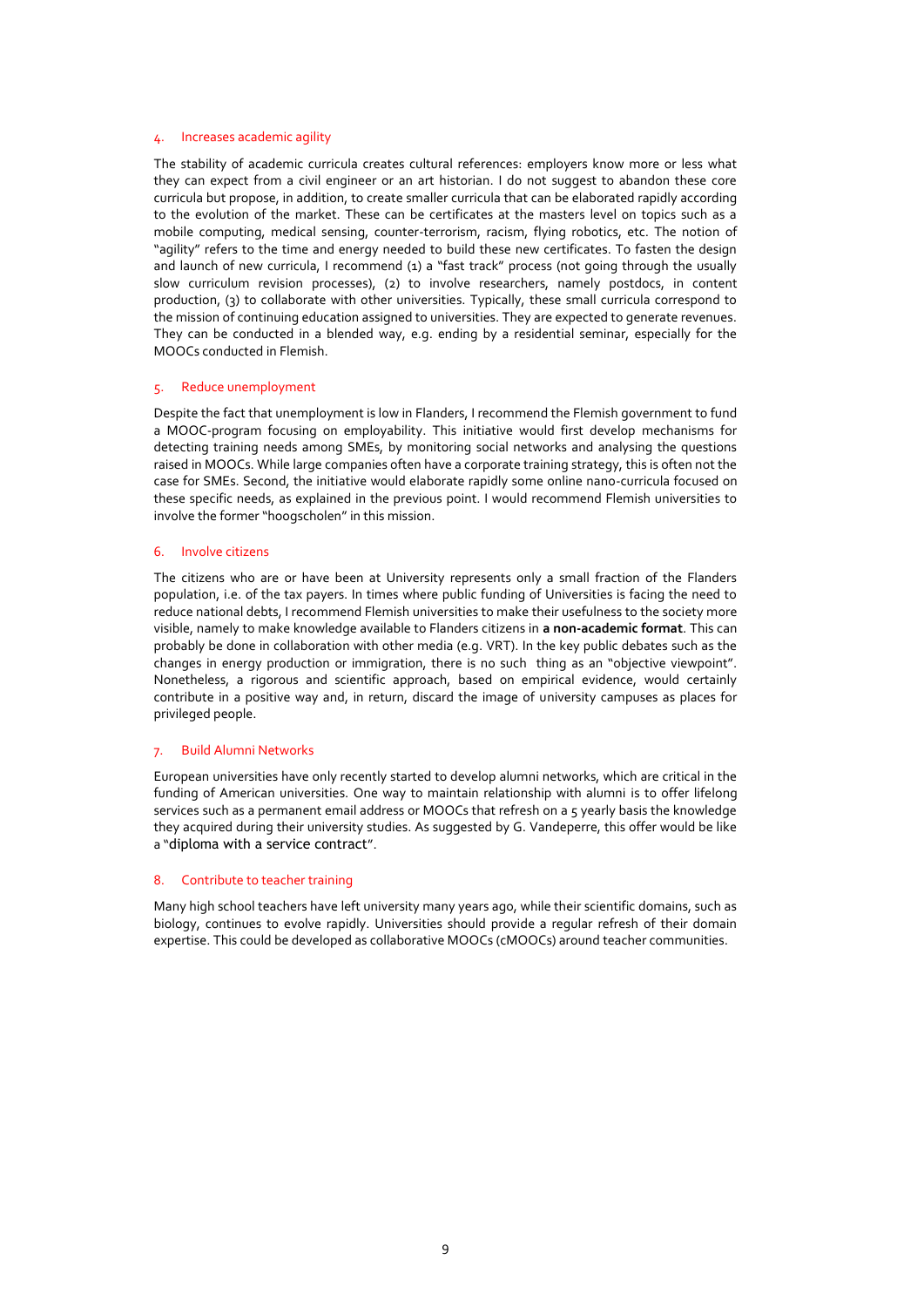# 5. How? 8 suggestions regarding organization

To pursue the challenges mentioned in the previous section, I express now some recommendations in terms of structures or organisations.

# 1. Start from the top management.

On the one hand, the production of MOOCs is a bottom-up process: they only exist if, at some point, a professor decides to invest a significant amount of time. On the other hand though, this engagement will remain sparse if MOOCs are not highly valued by top management, especially the rector of the university. The success of a MOOC initiative depends upon the consistency of the vision across all levels of the institution, from rectors to deans, professors, researchers and technicians. If a rector does not consider digital education as a priority for the development of his or her university, I would recommend not launching such an initiative. I also recommend including in the university board a vice-rector for "digital campus", who would coordinate all university efforts in that direction.

# 2. Just do it.

A reasonable way to launch a MOOC initiative would be to gather a committee that will define objectives, elaborate a strategy with actors, resources and responsibilities and, once, this is done, to start producing MOOCs. This committee is proposed hereafter. However, I propose starting immediately with the production of MOOCs and building a reflection group in parallel. Deep reflection does not replace experience, because several phenomena emerge in MOOCs that could not be predicted despite experience. Indeed, many of those – students and professors- who voiced a negative opinion before we launched MOOCs at EPFL two years ago actually changed their mind once they experienced a MOOC. A priori opinions were mostly based on fears that rapidly fade out. I recommend devoting 100 K Euros/Year per university to the MOOC strategy. This budget, combined with suggestion (3), would be enough to produce 2-3 MOOCs per year and to learn from experience.

### 3. Repurpose part of the resources currently engaged in digital education,

As mentioned earlier, each Flemish university has already parts of what is necessary to address the ambitious goals listed in the previous point. In terms of human resources, each university includes teams that manage the learning management systems, as well as the teams that support teaching activities (e.g. "center for teaching and learning"). These teams possess expertise in technical as well as pedagogical aspects of digital education. Moreover, some universities have research teams in educational psychology and in computer science that are of international renown in digital education. These teams seem to have been somehow more sceptical than enthusiastic about MOOCs, but this scepticism is a healthy attitude needed to filter out the hype around MOOCs from what is pedagogically valuable. Concerning financial resources, the "total costs of ownership" of learning management systems is far from being negligible and could also partly be oriented towards MOOC initiatives. I do not claim that repurposing is easy to implement. It has to be smoothly introduced since many prior engagements have to be fulfilled. My point is that the ambitious goals described in the previous section could appear utopic if universities started from scratch but that they become realistic if one takes into account the current level of development of digital education in Flemish universities.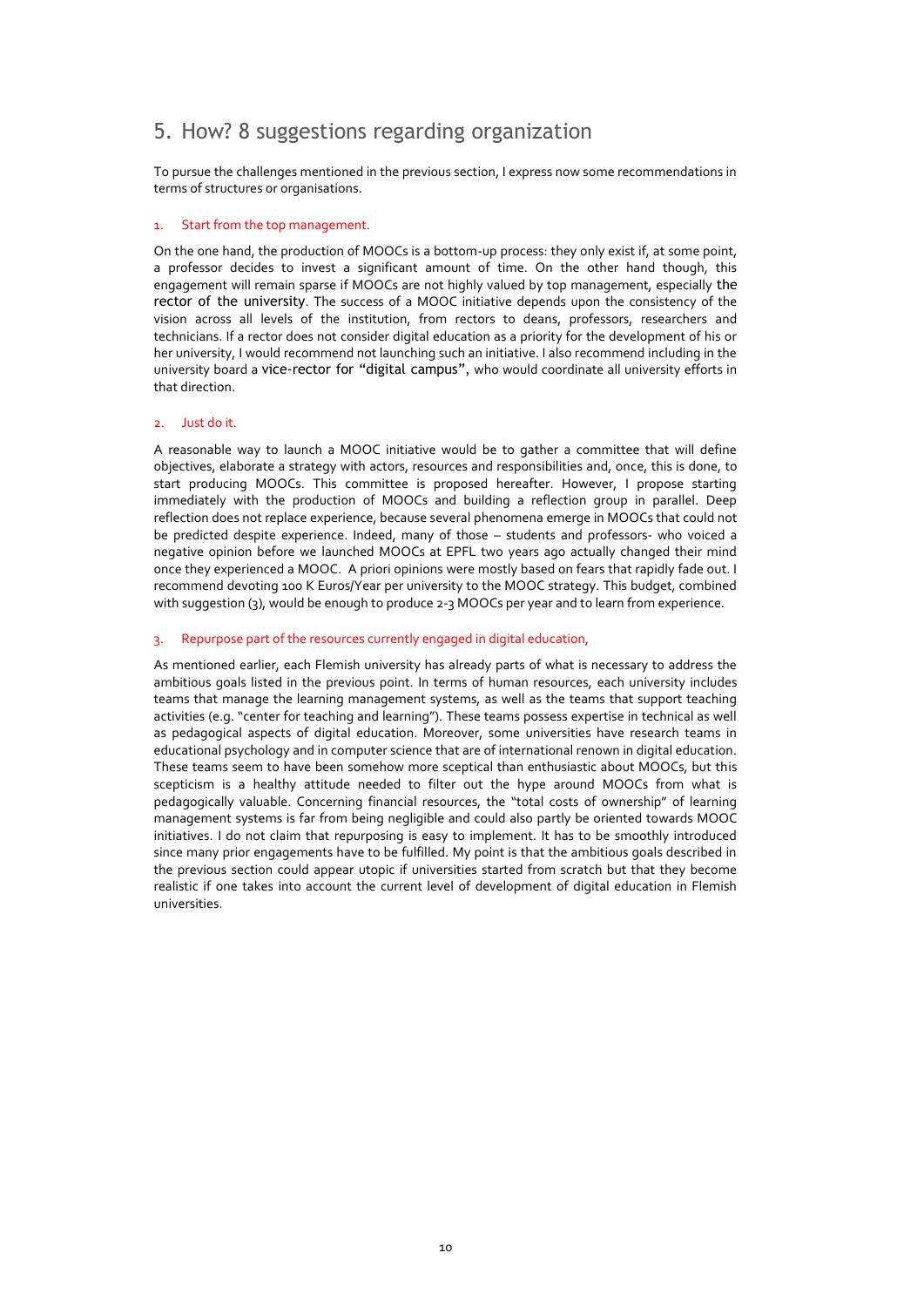#### 4. Elaborate an educational strategy, globally, not a strategy restricted to MOOCs

The initiative should not focus exclusively on MOOCs, but include all channels by which knowledge produced in Universities is transmitted to students located on campus or off campus. A course may include any combination of on-line and face-to-face activities, depending upon the constraints of the target audience and the learning objectives. This global approach allows identifying synergies between various training offers: the set of digital and physical resources produced for a course can be restructured for another audience without duplicating the effort.

### 5. Deliver official certificates

So far, the level of plagiarism prevented most universities from giving official credits to students who complete a MOOC. Sooner or later, the biometry techniques of online-proctored exams will be as reliable - or even more reliable than on-campus exams. Then, if universities give ECTS credits, Europe could – thanks to Bologna- offer something unique. In the meanwhile, Flemish higher education institutions could become a network of testing centres such as no student would have to travel more than 30 minutes to pass an exam.

### 6. Launch a research initiative on evidence-based education

There exists great research expertise in educational psychology and learning sciences in Flemish several universities. Yet, this excellent research only has a minor impact on university teaching. MOOCs led to a renaissance of evidence-based education. The initiative could consist in creating an interdisciplinary research center that integrates the existing expertise in empirical educational research with the power of learning analytics, or in launching a research funding scheme, managed by the Flemish Science Foundation.

#### 7. Create a Digital Universities Committee

Some projects mentioned in the previous section can only be conducted if several universities collaborate. If each University has a new vice-rector whose mission is to re-think the digital campus (recommendation 1 in this list), they could together become the Digital University Committee (DUC). Administrative staff of VLIR or KVAB could provide the admin support for this committee. In addition to the collaborative projects mentioned before, e.g. joint curricula or transition programs, this committee would have missions that are better tackled collectively:

- To negotiate an agreement with a MOOC provider in order to enable all universities to run open online courses. It has become difficult or expensive to join some platforms. I recommend resisting to the temptation to develop a new platform.
- To define the conditions under which a MOOC may lead to ECTS credits.
- To negotiate with the Flanders Science Foundation to launch a research initiative on evidencebased education or to create a learning science institute.
- To negotiate with OUNL (next point)

Creating this committee is not a condition to start the other projects. This recommendation should not be used as an alibi for slowing the down the pace of the MOOC initiative.

#### 8. (8) Rethink the partnership with the Open Universiteit Nederland (OUNL)

OUNL has a fantastic experience in online education as well as a rich network of centers. It does not however have the scientific reputation of universities such as KU Leuven. It would a mistake for Flanders Universities to "outsource" in some way their digital education to OUNL. I would rather recommend rethinking deeply the partnership with OUNL. Some inspiration may come from the Open University Australia, which is actually owned by standard universities. In simple words, MOOCs are turning all universities into "open universities", which generates new forms of computation but enables new forms of collaboration

#### Acknowledgements

I would like to thank KVAB for its invitation and especially Georges Vandeperrre who has been a charismatic leader for the program and Inez Dua who managed the logistics. This document has benefited from comments by KVAB members namely Joos Vandewalle, Erik Duval, Piet Henderikx, Luc Vandeput and Jacques Willems, but the final document is my sole responsibility. Thanks to Ian Flitman for proofreading the document. Special thanks to teams that spent time discussing with me